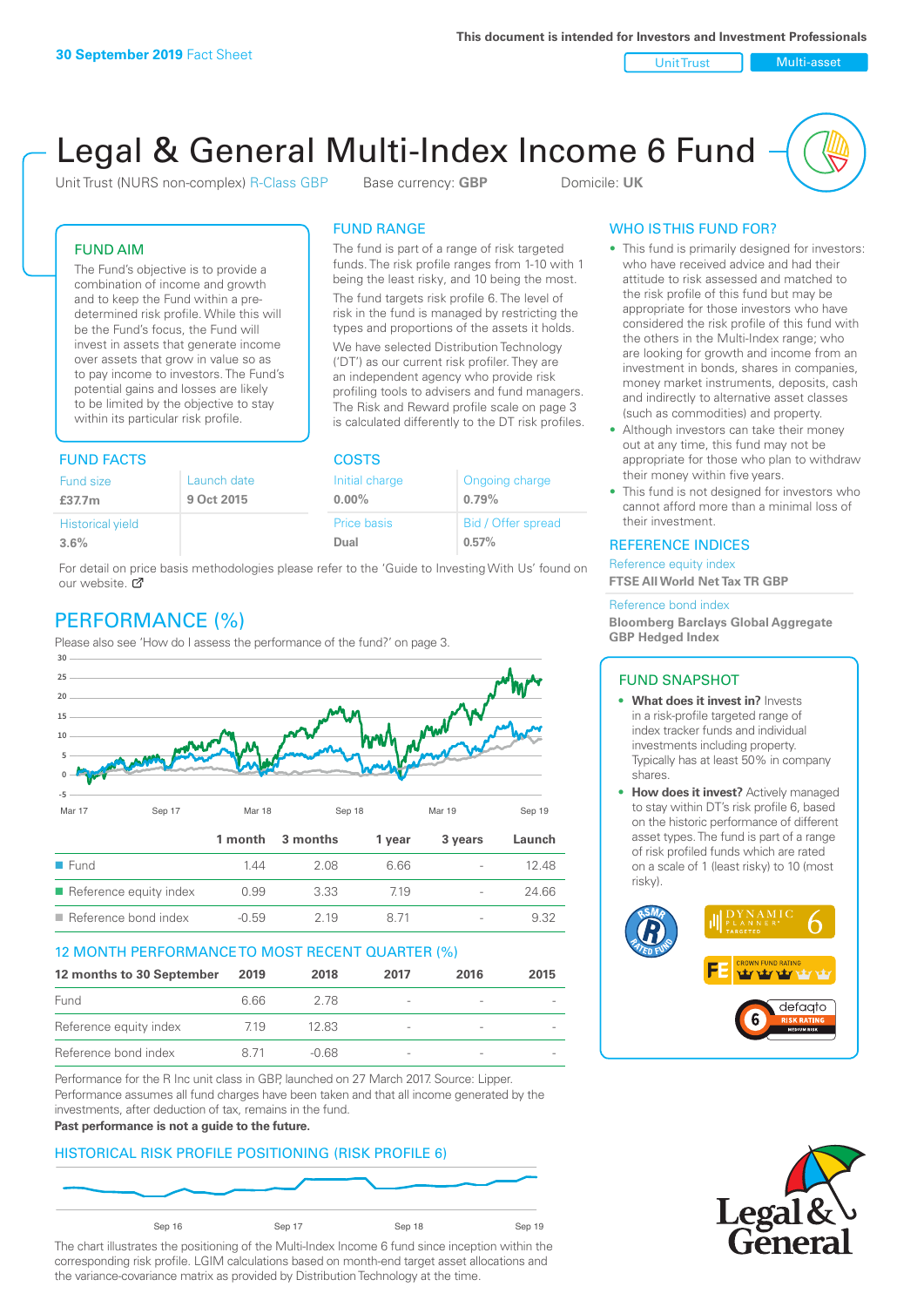# Legal & General Multi-Index Income 6 Fund

Unit Trust (NURS non-complex) R-Class GBP

# PORTFOLIO BREAKDOWN

All data source LGIM unless otherwise stated. Totals may not sum due to rounding.





### FUND MANAGERS

The fund managers have responsibility for managing the multi-index fund range. They are part of the Multi-Asset Funds (MAF) team in LGIM. This team focuses on designing and managing multi-asset funds that are tailored to match the specific objectives of various client types. The team sits within a wider Asset Allocation team which combines both depth of experience with a broad range of expertise from different fields, including fund management, investment consulting and risk management roles.

# TOP 10 HOLDINGS (%)

| <b>L&amp;G UK Index Trust</b>                                    | 12.7 |
|------------------------------------------------------------------|------|
| iShares UK Dividend UCITS ETF                                    | 9.9  |
| L&G Emerging Markets Government Bond (Local Currency) Index Fund | 7.9  |
| L&G Emerging Markets Government Bond (US\$) Index Fund           | 7.9  |
| <b>L&amp;G US Index Trust</b>                                    | 5.9  |
| L&G High Income Trust                                            | 5.6  |
| L&G Global Emerging Markets Index Fund                           | 5.2  |
| L&G European Index Trust                                         | 4.7  |
| <b>L&amp;G Pacific Index Trust</b>                               | 4.7  |
| iShares Euro Dividend UCITS ETF                                  | 3.9  |